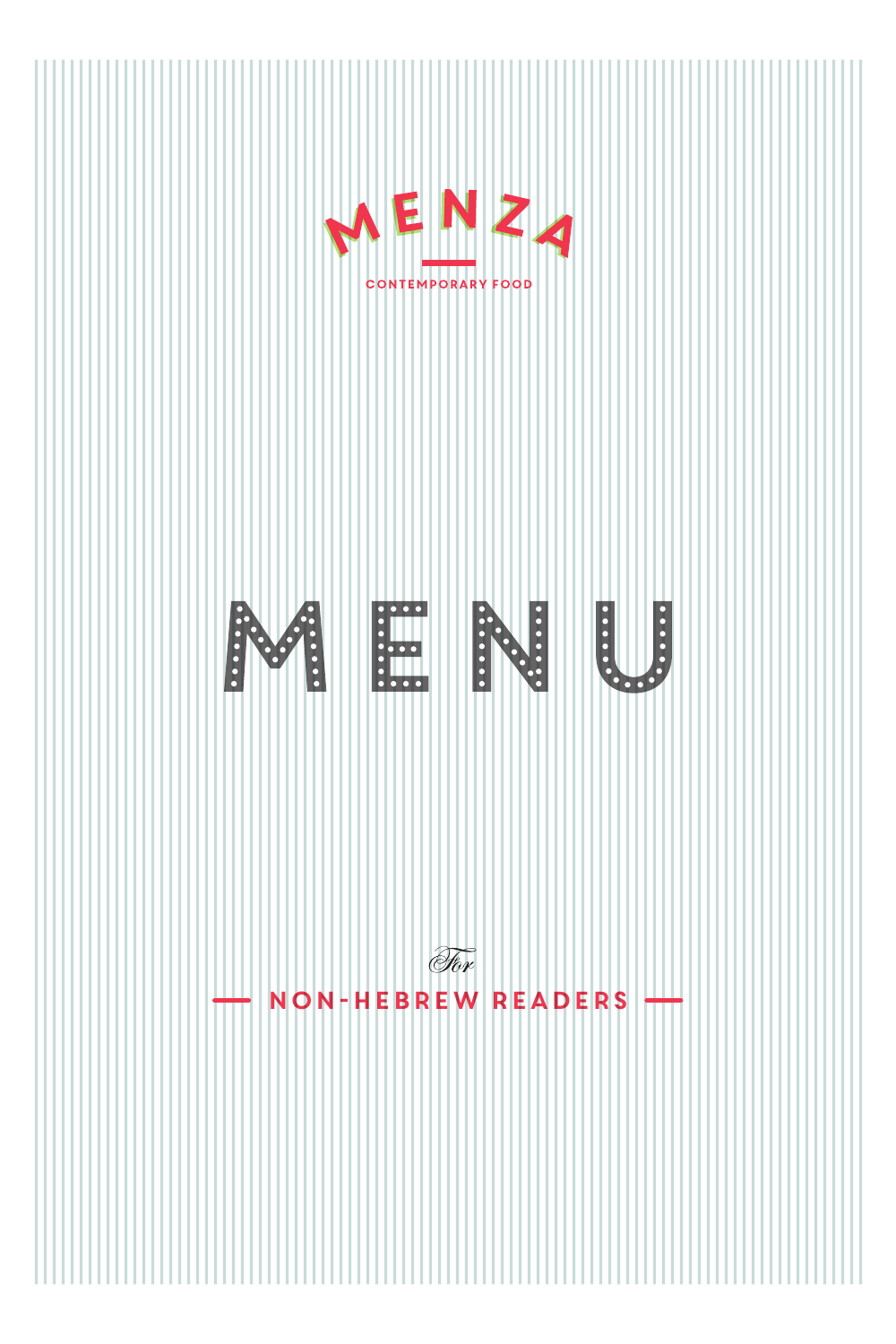# lunch &



# COLD

### **Caprese salad** *. . . 48*

Colored cherry, grilled cherry, tomato slices, Kalamata olives, purple onion, Buffalo mozzarella, bruschetta, Olive oil, basil and tomato balsamic vinegar.

### **Nicoise salad** *. . . 60*

Soft boiled egg, green beans, capers, purple onion sherry small radish, Potato, anchovies and scorched tuna

**Kale Salad** *. . . 46* Kale, Pitaya, roasted almonds and Mustard Vinaigrette

### **Fricke salad** *. . . 48*

Fricke, micro spinach, pomegranate, dried apricot,pistachios crème of tahini and turmeric

# **Fatush Mediterranean salad** *. . . 48*

A variety of garden leaves, herbs, tomato, purple onion Kalamata olives, grilles pita bread, goat feta

### **Beef Carpaccio** *. . . 52*

#### Hazelnuts, Parmesan crème, arugula and bread toast

#### **Ceviche** *. . . 58*

Local Olive oil, chili, red onion, Hazelnuts, garden leaves and seasonal Fruits

# **WARM**

### **Chic Parisien** *. . . 58*

Camembert filled with jam, salad of bakes beet pearls, pecans, Purple onion and herbs

### **Parmesan Artichoke** *. . . 38*

Fried Artichoke alla romana, parmesan papers, toastes And ranch sauce

# **Shrimps Mariniere** *. . . 68*

Leek, shallot, garlic and Hallah

# **Calamari in curry** *. . . 64*

Calamari scorched with olive oil, grilled tomatoes In curry sauce and sweet potato fries

### **Focaccia** *. . . 28*

Served with 3 changing dips and artichoke.

**Soup Du Jour** *. . . 38*

# **Patties**

Swiss chard and leek patties on black lentils salad  $60$ 

vegan

**Soba noodles**

Cauliflower, Garlic, lemon herbs and sesame oil 58

### **COUSCOUS SALAD**

Zucchini, pumpkin cauliflower, hazel nuts herbs, cranberries and tahini 52



# *Schnitzel*

With fries/mashed potatoes/salad 46

#### *Pasta*

Cream/tomato/olive oil sauce (all tasty) 44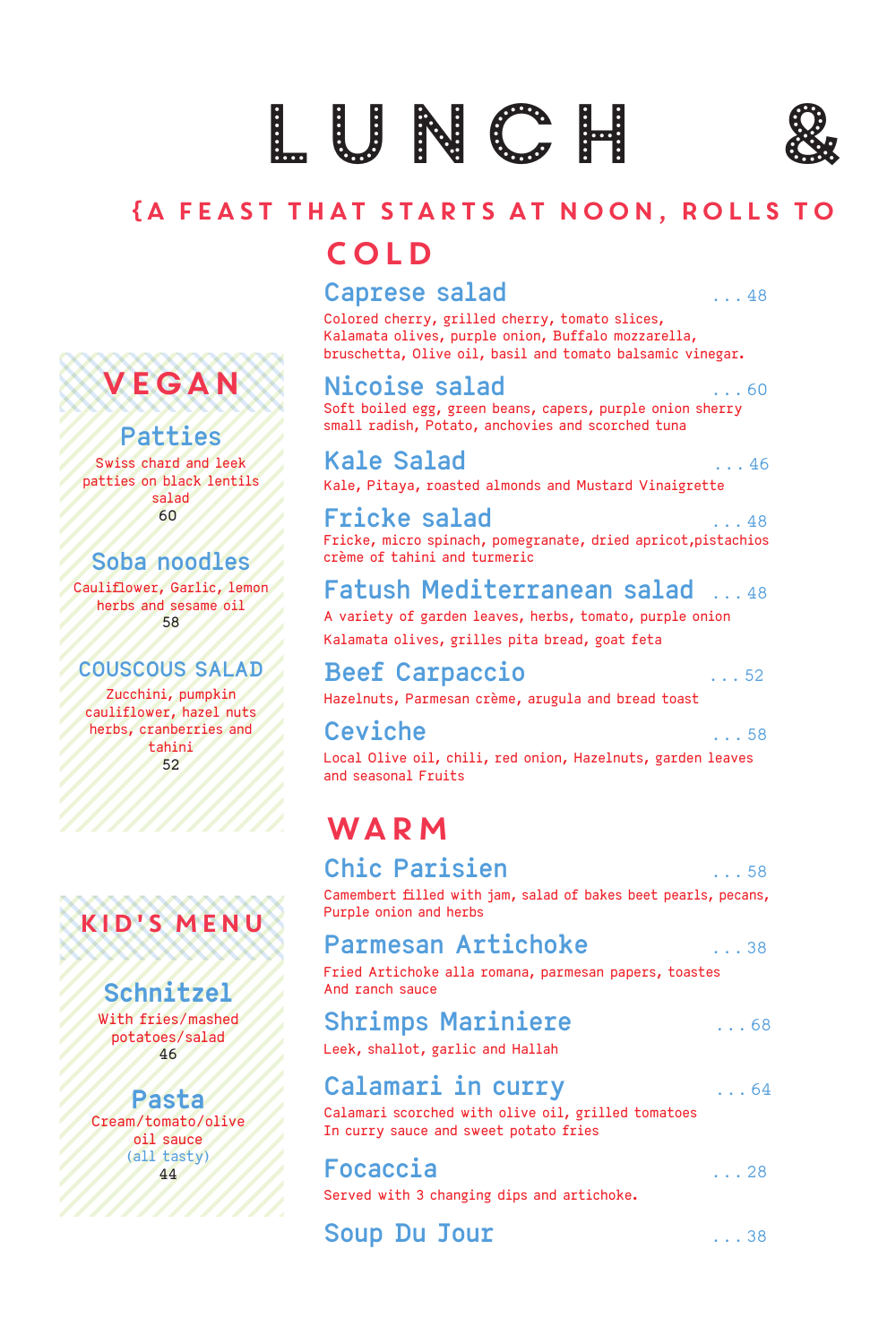# ) INNER  $\ddot{\cdots}$

### THE EVENING AND WELL INTO THE NIGHT}

# HOT

| Menza burger<br>Beef hamburger (250g) with fries / mashed potatoes                                                                   | $\ldots 65$   |
|--------------------------------------------------------------------------------------------------------------------------------------|---------------|
| Served with veggies and aioli<br>Topping: cheddar / bacon / truffle and garlic butter .7nis                                          |               |
| Corned beef sandwich<br>Lettuce, tomato, purple onion and aioli<br>Comes with fries / mashed potatoes                                | $\ldots 60$   |
| Home made sausage casserole  78<br>Three sausages, Gouda cheese, spices, Austrian styled<br>cabbage and mashed potatoes              |               |
| Milanesa<br>Veal schnitzel, wasabi aioli, lemon wedge<br>Comes with fries / mashed potatoes                                          | $\ldots 76$   |
| Simply steak<br>Entrecôte steak (300g) Vegetables and grills<br>comes with fries or mashed potatoes                                  | $\ldots$ 124  |
| Pork Osobuku<br>Apple Cider, Root Vegetables and mashed potatoes                                                                     | $\ldots\,104$ |
| <b>Cheek Ragu Pappardelle</b><br>Red wine, root Vegetables, tomatoes and rosemary                                                    | $\ldots 86$   |
| Cappellacio<br>. 68<br>Filled with articoke and goat cheese, soured crème fraîche<br>sauce                                           |               |
| Crab risotto<br>$\ldots 82$<br>Three grain rice, crab meat stock and Parmesan                                                        |               |
| <b>Seafood Challah</b><br>$\ldots$ 82<br>Oktopus and Shrimps, white butter sauce and Coleslaw                                        |               |
| Fish kebab<br>. 78<br>Bass and sea meagre kebabs, herbs, artichoke alla romana<br>Grilled onion, scorched tomatoes and garlic confit |               |
| Fish of the day<br>$\ldots$ 109<br>Grill roasted whole fish                                                                          |               |

Baked Meagre a la provencal  $\ldots$  129 Sweet potato Ravioli, Tomato, Kalamata Olive, Gerlic and Parsley

# THE BEER

THE DRAUGHT

Staropramen  $27$ 

Goldstar UF 25

#### THE BOTTLES

**Herzel IPA** 32

**Herzel** dolce da asal  $32$ 

> Paulaner  $27$

# BEVERAGES

Soft drinks  $12$ **Acqua panna**  $24/12$ 

> Perrier  $20/12$

**S.pellegrino**  $23$